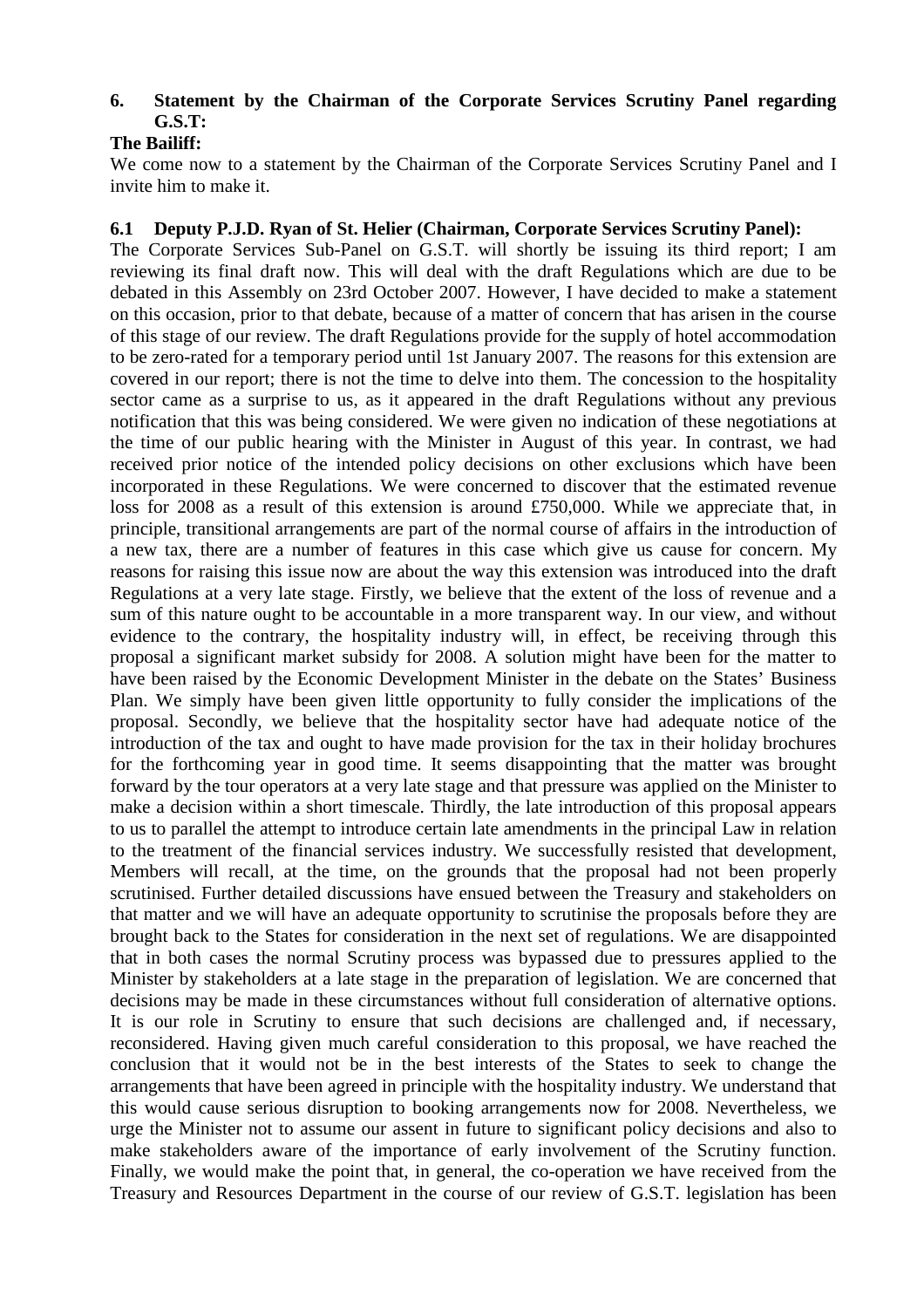very good. Information and discussions at formal and informal levels have usually been, other than these few cases, informative and helpful.

# **6.1.1 Deputy G.P. Southern:**

Could I seek a point of clarification? I heard and read 1st January 2007 in the second paragraph; is that really what the Chairman is saying? Is that 1st January 2009?

# **Deputy P.J.D. Ryan:**

Sorry, Sir, that is a typographical error; that should read 1st January 2009.

# **6.1.2 Senator T.A. Le Sueur:**

Would the Chairman of the Corporate Services Panel accept my apologies for not keeping him informed on this occasion? We do have a good working relationship; I am sorry that this one has sullied it. It happened in the middle of the summer recess when at some stage I was away and at other stages … for whatever reason, anyway, communications were not adequate and not what they should have been. There has been subsequent communication, but I can only apologise to him for not having the timing correct in this instance.

### **Deputy P.J.D. Ryan:**

I thank the Treasury and Resources Minister for his apology, and it is accepted. Could I just caveat that slightly: the position with the financial services industry and a very late amendment was also apologised for and was accepted. I would just say to the Assembly that once is a mistake; I begin to wonder about twice and I would certainly hope that 3 times would never happen.

### **6.1.3 The Connétable of St. Helier:**

Would the Chairman of the Panel advise whether his Panel is investigating similar problems being faced by other groups that have yet to be offered exemptions; I am thinking of charities in particular? Do his concerns not suggest that to some extent - if I can, not to mince my words the finer detail of G.S.T. seems to be being made up as we go along?

#### **Deputy P.J.D. Ryan:**

I am not sure what the Connétable is referring to in the case of charities. We have certainly done a considerable amount of work on charities and our view is that as far as charities are concerned the arrangements are extremely good and are considerably better than most charities in other jurisdictions; I would almost say all charities in other jurisdictions, but I cannot quite say that because I do not have the final information. I am afraid I can make no comment finally about the Connétable's last part of his question. As far as my Panel is concerned, generally speaking the arrangements are good but there are one or 2 areas where we are concerned and we have not had, as my statement says, a chance to look into these interim arrangements or these transitional arrangements for the hotel industry.

#### **6.1.4 Deputy A. Breckon:**

I wonder if the Chairman of the Corporate Scrutiny Affairs Panel is aware of any other pending concessions or exemptions due to stakeholder pressures that may be forthcoming. I have in mind perhaps for senior citizens on foodstuffs, basic essentials and utilities.

#### **Deputy P.J.D. Ryan:**

My Panel's view on these other pressures on G.S.T. is fairly well known. I have a little bit of a quandary, although quite clearly I am standing here as the Corporate Services Panel Chairman. My own personal view on such things as zero-rating, as I am sure that the Deputy and the Assembly are aware, is slightly different to the Panel's view. The Panel's view is that the States have made a decision to start G.S.T. - or to have a G.S.T. - with as few exemptions and zeroratings as possible and I think that our previous reports have quite clearly shown what the revenue implications are of zero-ratings on these other sectors. I do not think there is much more that my Panel can add to that. It is quite clear from our previous reports we have done an awful